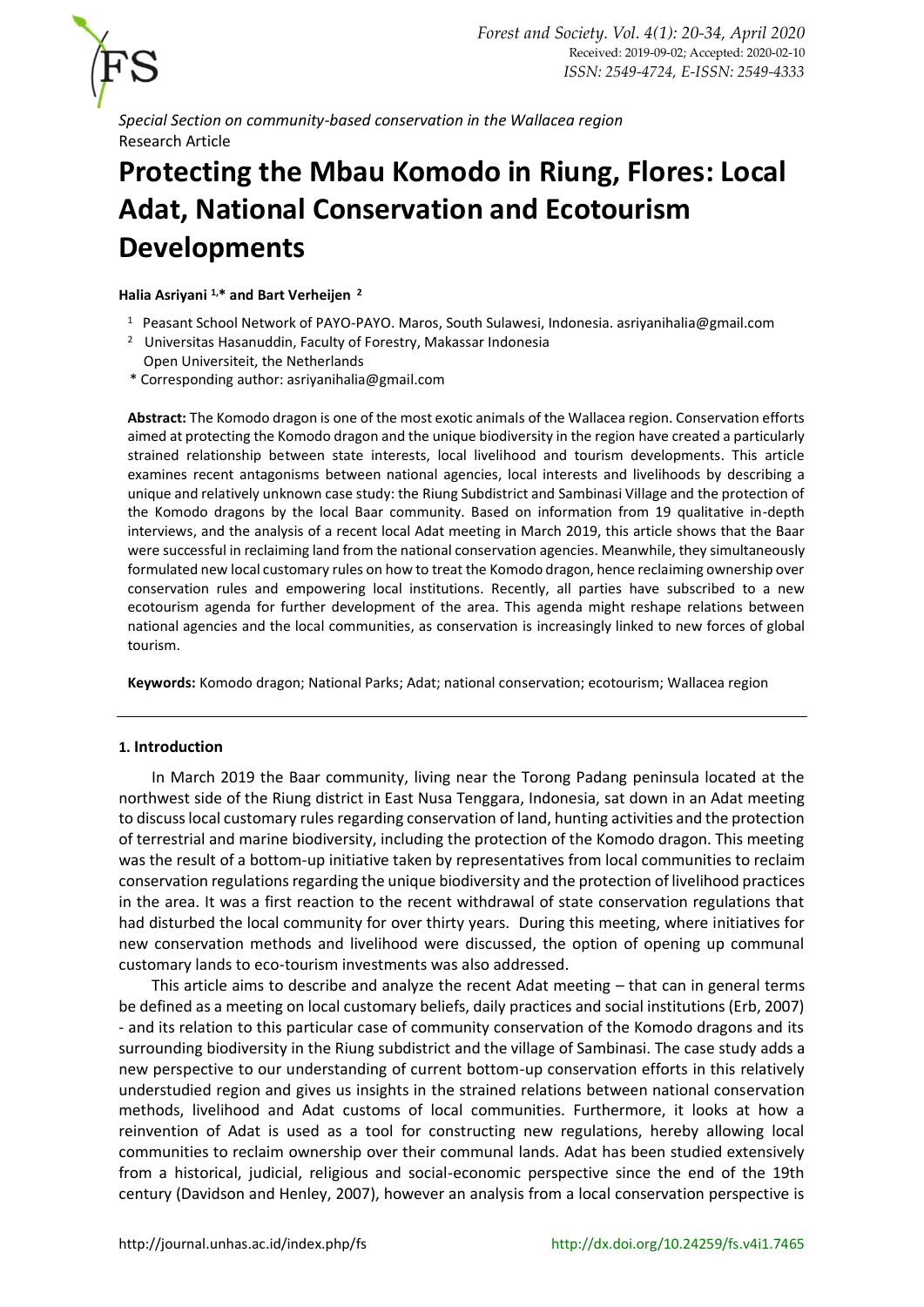relatively new (Fasseur, 2007). This perspective understands Adat as a living institution that can be used and reshaped by its subjects in developing and reclaiming conservation methods. The importance of the revivalism of Adat in post-Suharto Indonesia has not yet been fully acknowledged and remains relatively understudied (Henley and Davidson, 2017; Erb, 2007). We therefore assert that this particular case study will contribute to the literature on the revivalism of Adat in its many manifestations, as well provide an in-depth description of local adaptation to new conservation developments in this particular area with its unique wildlife.





The conservation initiatives described in this case study form a new chapter in developments of state conservation in eastern Indonesia. In Flores, state conservation efforts began to take shape in the 1980s, after the Komodo dragon was given protected status by the Indonesian government. Since then, conservation initiatives in the area have cascaded into the protection and conservation of a vast area around Rinca and Komodo most notably resulting in the establishment of several national parks: the *Komodo National Park*, *Kelimutu National Park* and the *Riung 17 Islands National Park* (see: Flores tourism website). The absolute highlight and symbol of the unique Wallacea biodiversity presented in the Parks is the Komodo dragon, by many considered as one of the most dangerously looking and appealing animals in the world. Komodo dragons are the largest living lizard on earth, and they can be found living on the islands of Komodo, Rinca, Flores, and Gili Motang. For several decades the Indonesian government has developed multiple initiatives to protect the Komodo and the biodiversity of its ecosystem, while at the same time developing the area for tourism (Walpole and Goodwin 2001; Cochrane, 2013; Ariefiandy, 2015; Rodriguez, 2016).

Conservation of biodiversity in Wallacea is rarely a one-sided story. The development of conservation methods has had various (and often far-reaching) effects on the lives of local communities (Tsing, 2005). Conservation efforts often clash with local diversity and interests, including the livelihoods of local communities at conservation sites. Local communities are sometimes considered as an obstacle to the conservation agenda. There is a vast body of literature on the topic, but in general terms the Indonesian conservation agenda was structured using the template of national parks from the United States (Howkins et.al, 2016; Sahide et al., 2018). The construction of national park state conservation was developed during the New Order Regime of Suharto (1966-1998), which saw the benefits in establishing national parks with an international appeal (Rodriguez, 2016). However, these new conservation boundaries would disrupt older, local borders and communities, sometimes resulting in the eviction of communities from national parks areas (Adams and Hutton, 2007; Sahide et al., 2018; Fisher et al., 2019). After the fall of Suharto the pendulum has swung back to regional and local interests and the more recent literature has focused on how to find co-management arrangements between the state and community institutions. New research fields also include the study of the influence of climate change in restructuring conservation in national parks, and the impact of international institutions and international NGOs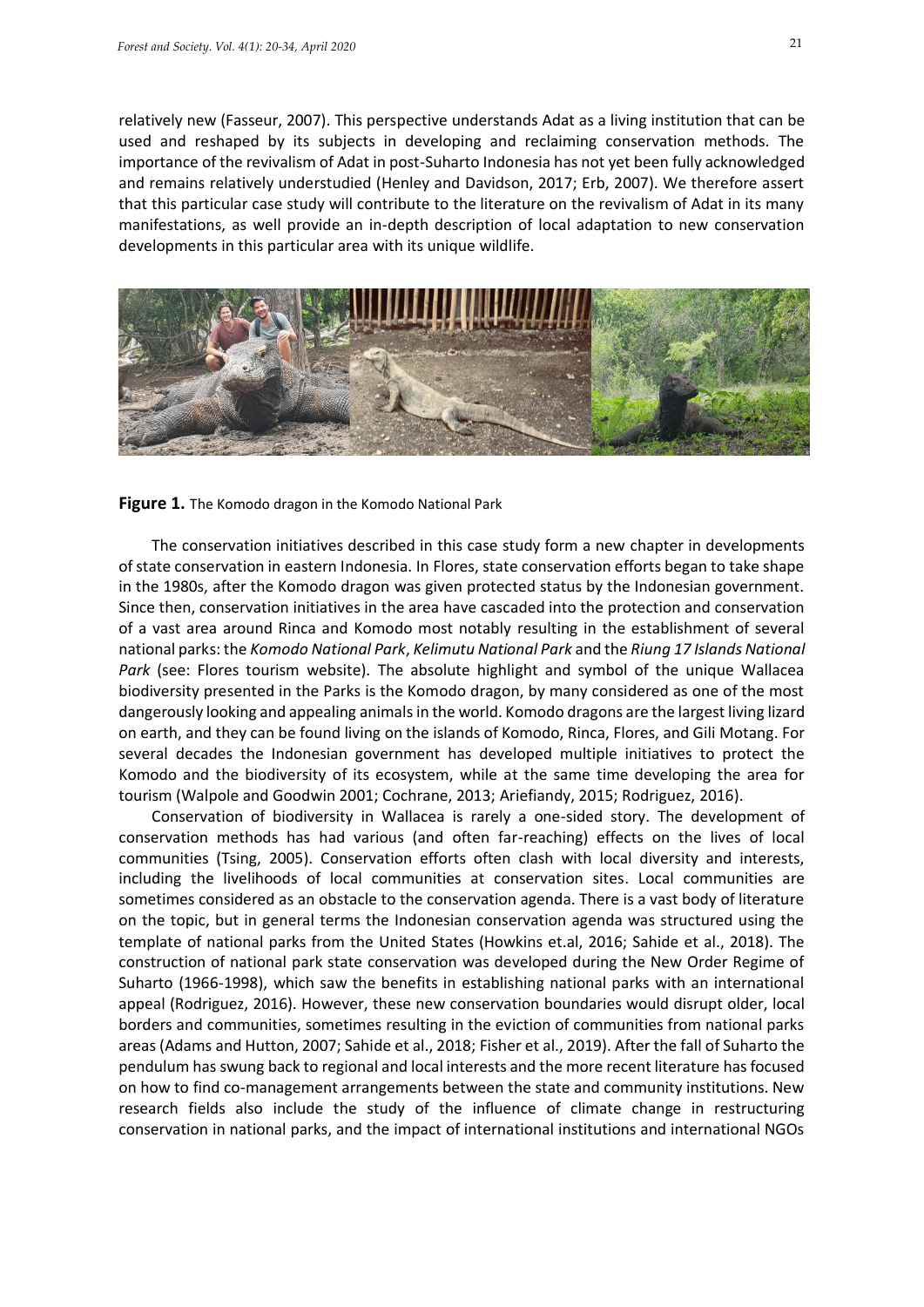(Demos, 2016). Currently, after forty years of a dominant centralized government Indonesia is still finding a way to establish new working forms of decentralization, while dealing with these new conservation challenges.

This development has also been true for the protection of the Komodo dragon, most notably in the world famous Komodo National Park. Since the implementation of the conservation agenda in the Komodo National Park from the 1980's onwards, multiple conflicts have been reported between locals and conservation agencies (Sitorus, 2011). The conservation initiatives in and around the Komodo National Park have gradually expanded to the protection of other species (both marine and terrestrial), leading to the nomination of the Park as a UNESCO World Heritage site in 1991. The conservation agenda of the park has been co-managed since 1995 by the Nature Conservancy (an American based NGO). Despite several mediation initiatives, conflicts between the local population and the conservation management persisted. The most concerning case was the alleged killing of two local fishermen in 2002 by the patrolling forces of The Nature Conservancy (TNC), when illegally fishing in the park's boundaries (Borchers, 2005). Other reports of the harassing, threatening and even torturing of local fisherman have been reported - although none of these reportsis undisputed. In an article published in the in the *Jakarta Post* in August 2005, researcher Henning Borchers has captured the root of these problems as follows: 'There is a need for transparent and independent review, monitoring and mediation procedures to ensure sustainable management of the park. Local stakeholders have to be involved in decisions pertaining to park management, conservation and economic development (…) They have the right and capacity to make their own decisions about their livelihoods.' (Borchers, 2005).

Research on the relationship between Komodo, tourism, local communities and conservation agenda's is not new. Matthew Walpole has written extensively on the impacts of conservation and tourism and the effects of the conservation agenda in the Komodo National Park. (eg. Walpole et. al 2001; Walpole, 2006; Also; Rodriguez, 2016). Over the last few years, more studies have been conducted to the positive and negative effects on local communities of conservation initiatives. In general it can be said that costs associated with conservation (such as protected wildlife damaging crops) have negative effects on local attitudes towards conservation (Walpole, 2001). On the other hand, once local communities are involved and directly benefit from conservation, they are much more likely to support and embrace conservation goals and participate in conservation management (Sitorus, 2011). Although these general remarks have truth in them, they cannot be applied to different variations in conservation areas without failing to understand internal dynamics between local interests and national sate conservation. For example, Walpole conducted a large survey in Komodo National Park, but did not take the local Adat system into account as the most important forum for communal decision-making.

#### **2. Method: a local history in interviews**

This article aims to describe and analyze the conservation efforts of the Baar community regarding the Komodo dragons and the surrounding biodiversity, in the Riung subdistrict to the north of Bajawa, in East Nusa Tenggara and the village of Sambinasi. The materials for this analysis were collected by the first author through 19 in-depth qualitative interviews conducted during April 2019 in Sambinasi village. The fieldwork took place at a unique moment in time, namely just after the conclusion of the Adat meeting in which the new conservation rules were determined. The interviews were held with key stakeholders and actors in the process to explore the complexity and context of the recent developments: six community leaders, two traditional religious leaders, eight villagers (three women and five men) and three younger members of the community (one boy and two girls). Other information was collected through the head of Conservation Agency in Riung district, the head of the Tourism Office in Riung and the Komodo Survival Program (KSP) foundation.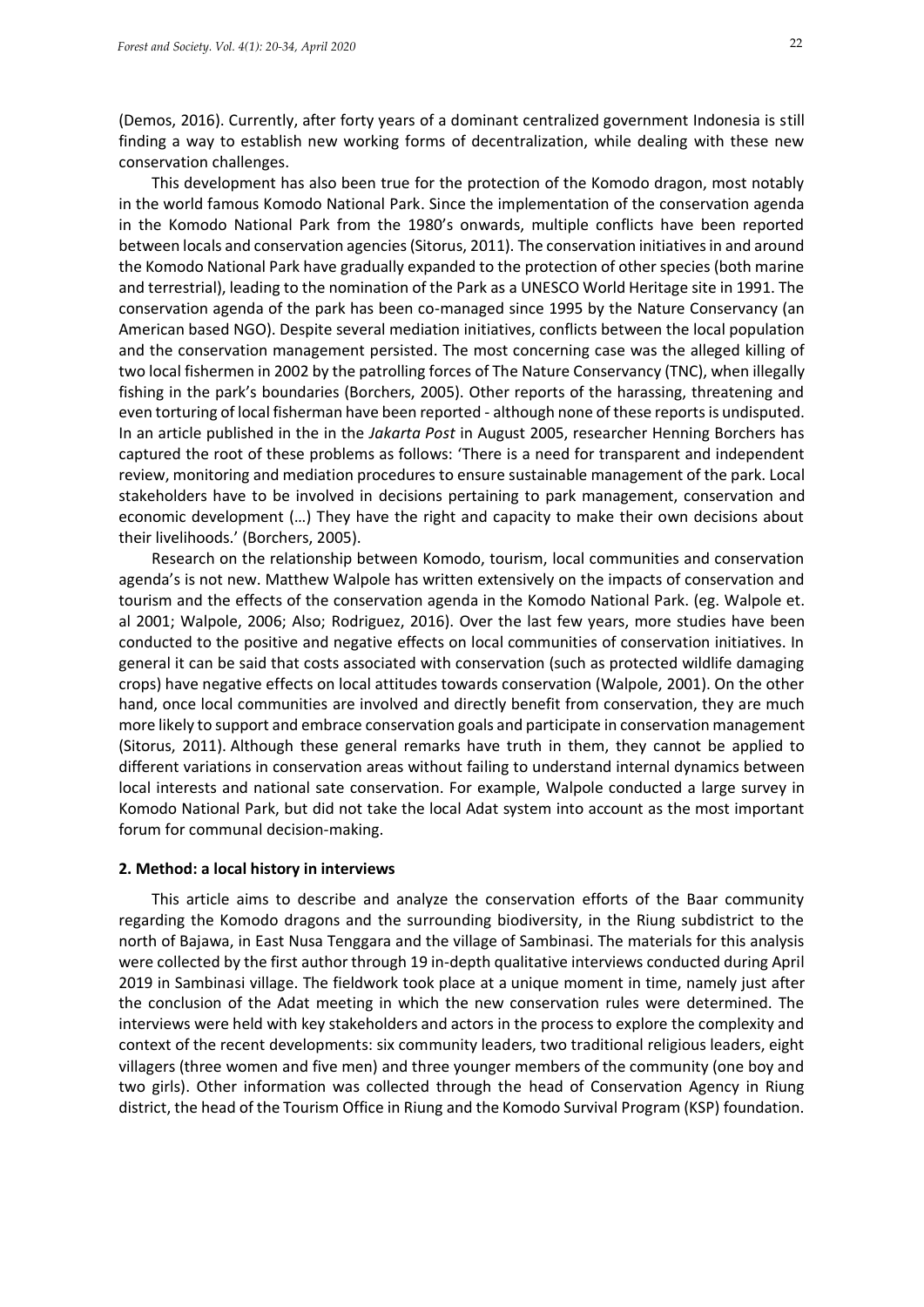

**Figure 2.** Map of Sambinasi Village in Riung

This article therefore tells the story of the conservation development in Riung through the voices of the local community. Information obtained from the local communities (in particular the key actors) provided a rich source of information to understand the long and unique history of the conflicts surrounding conservation in this area. While we did not conduct a systematic survey among a larger group of village members, we believe that the interviews do give us a representative sample of this particular community and the different viewpoints concerning the conservation efforts. Also, the interviews provided us with the context for this complicated history of the Baar people and their lands. Much of what is known has not been written down and has only survived in communal memory. Topics covered during the fieldwork can be grouped in different categories, and included, but were not limited to: i) the history of the village and the discovery of the Komodo in these areas; ii) the knowledge of the local community of the Komodo, its relation to livestock and personal encounters with the Komodo; and iii) village and community leaders were interviewed about their policies on conservation, their efforts regarding nature protection, tourism development plans and communal known regulations on conservation. In this data collection process community members were actively invited to share the story on how their local community was strengthened in designing rules to safeguard natural resources. By describing and contrasting their answers on the state, Adat and livelihood the antagonism and conflicts surrounding the conservation agenda of the Komodo could be put forward. Most research on conservation of Komodo dragons approach the issue from a top-down level, describing the dynamics between state conservation, global economic tourism developments and NGO' initiatives. These insights are valuable, however they fail to include the local voice of the community in conservation matters. Therefore local reactions to conservation methods are often reduced to 'silent resistance', such as illegal fishing or hunting. During the interviews and as reflected in the Adat meeting, the local community explicitly underlined the possible benefits from future tourist influx in the area. The Adat meeting expressed the desire to explore and develop eco-tourism experiences in and around the village. Therefore this article also wants to say something about the ecotourism initiatives that might be developed in the future.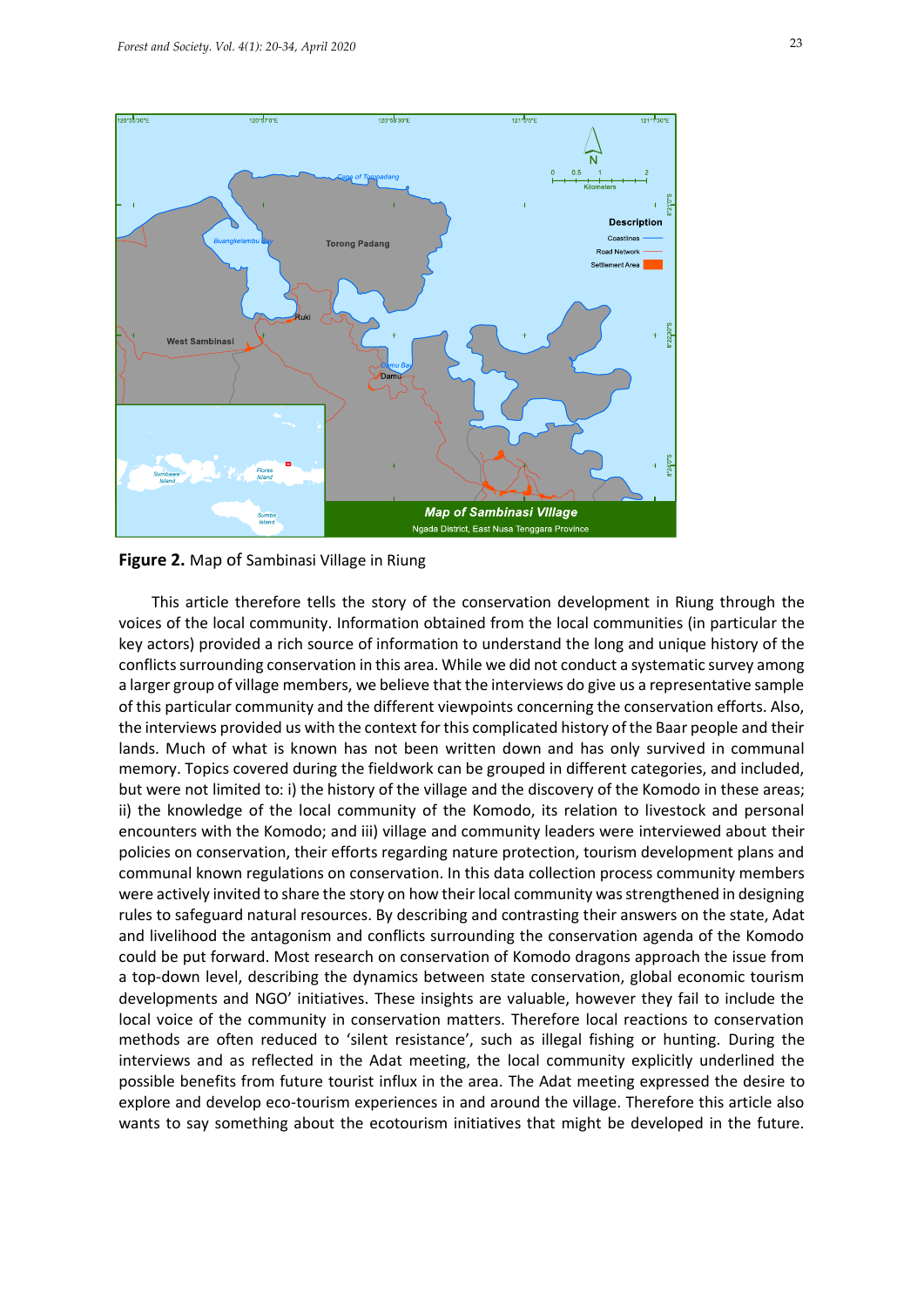What are its expected positive and negative impacts on the conservation agenda, and how will it restructure relations between local community and state conservation interests?

### **3. The Baar community in Riung**

The next two paragraphs will provide a short historical introduction and analysis of the relocation of the Baar community and the start of the protection of the Komodo as an endangered species in the community's living area. Both developments heavily influenced the relations between community, livelihood, and Komodo preservation in the Riung area.

The Baar community has a particular and complicated history. All residents who inhabit the Sambinasi village region identify with the Baar tribe community. The Baar tribe itself consists of several small tribes, including the Maki, Buluk, Rungang, Lokon, Medeng, Lindang, Bande Boar, Sari, Pau, Wangkung, Waeraut, Waru, and Walio.<sup>1</sup> It is this Baar Tribe that resides in the villages around the Torong Padang area: in the West Sambination villages and Sambination Village (see Figure I).

Until forty years ago this area was not inhabited. In 1971, the people of the Baar tribe moved from their homes on the mountain, which they called Taen, to the coastal area Waing Terong. This displacement was initially triggered by the forest location of the residence that made it increasingly difficult for community members to access their land and crops. However, due to a series of local conflicts resulting in the redivision of territory between the Ngada and Manggarai Districts - which sparked a series of violent interventions by the government and the Manggarai community in 1974 they moved again and settled in three regions, namely Damu, Ruki and Marotauk (Moeliono and Fisher, 2003).<sup>2</sup> These three regions later became the three hamlet subdivisions of the Sambinasi village. In 2012, the Marotauk community separated and established its own government, renaming itself the West Sambinasi Village.

The second development was the discovery and classification of the Komodo as a protected species in the Riung area. In 1983, after the establishment of the Komodo National Park and after conducting research in various areas in Flores, the East Nusa Tenggara Natural Resources Conservation Agency (BKSDA) discovered the existence of Komodo species on the Peninsula of Torong Padang. The Peninsula of Torong Padang has an area of 849.6 hectares and is today included in the area of the Sambinasi Village, in the Riung subdistrict. After further research it was established that the Komodo dragons found here were the same type of Komodo as those in the Komodo National Park: Varanus komodoensis.<sup>3</sup> It therefore obtained the same protective status. There are however physical differences between Komodo dragons found in Riung and those in the Komodo National Park. Most notably: the Komodo dragons from the Riung district are relatively smaller in size. According to the East Nusa Tenggara Natural Resources Conservation Agency this is because Komodos on Komodo Island are fed regularly so that they grow larger in size than the Komodo in Riung, which hunt for their own food. Apart from their body size, there are also differences in skin color. Komodo dragons found on Komodo Island have a darker color, while the Riung Komodo has a brighter color: a greenish yellow (and some even more reddish yellow).

#### **4. Komodo dragons and communities: Livelihood problems**

Komodo dragons are called 'Mbau' by the Baar people. Since the Baar's resettlement from the mountains to the coastal area near Torong Padang, the Mbau has often been found wandering around their residential areas. Initially the locals were not aware that the 'Mbau' was a type of Komodo. For them, the Mbau is not an important animal and was therefore never considered of

<sup>1</sup> Interview with Zakaria, Former Head of Sambinasi Village (April 2019).

<sup>2</sup> Interview with Ahmad Dato, Leader of the Sambinasi Village Community (April 2019).

<sup>3</sup> Interview with Niko Manu, Former Head of Riung BKSDA (April 2019).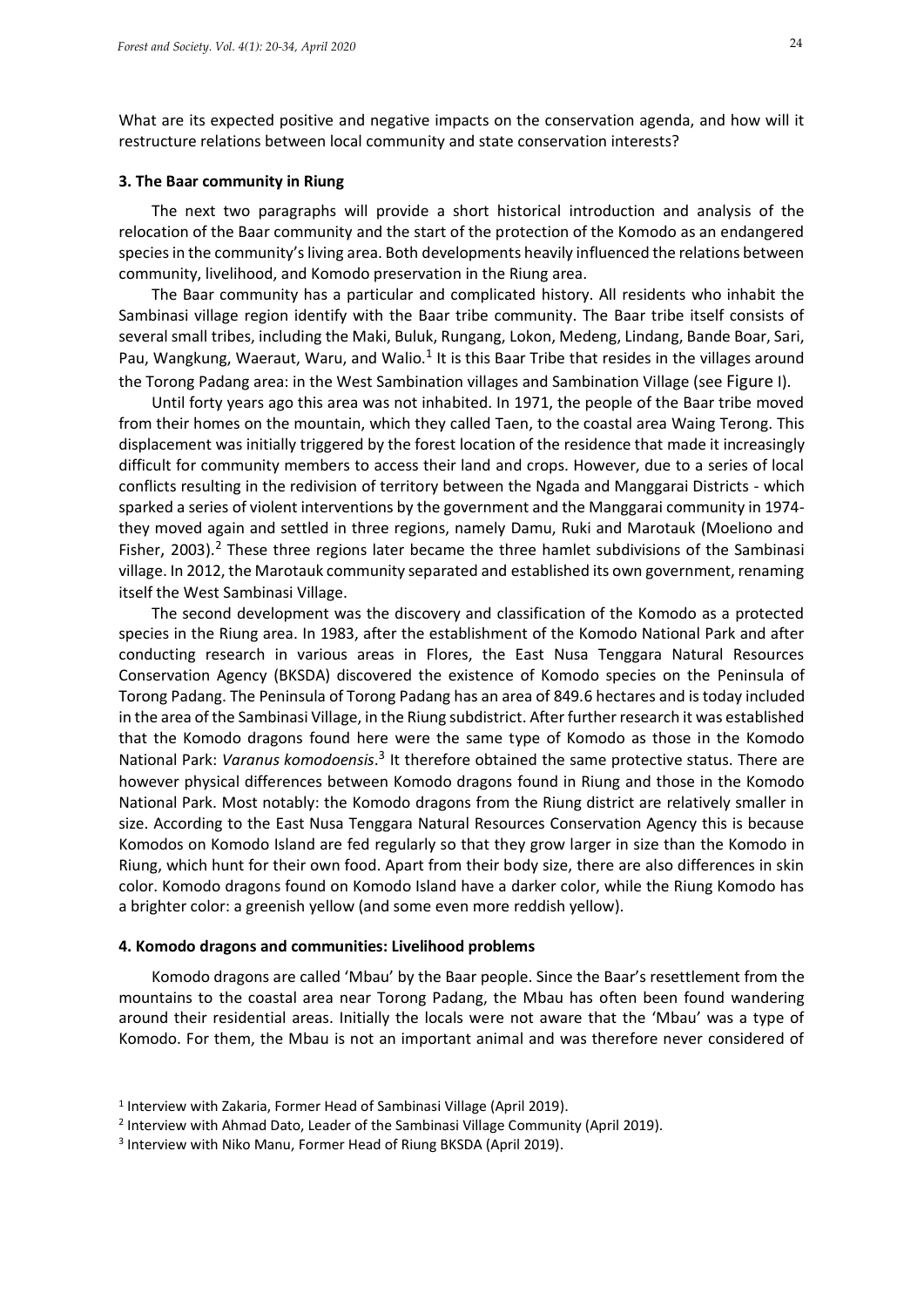having an intrinsic value. The Mbau were even considered a 'pest' to the population, because the animal would often prey on their livestock.

To be more exact, tensions between the Komodo and the population emerged after the relocation of the village to the coast. The Sambinasi village community has never held or locked their livestock next to their homes. Livestock in the form of goats, horses and cows are left to search for their own food in the fields located around the settlements near the Torong Peninsula. In the afternoon, livestock will return to the homes of their respective owners. However, it is not uncommon for livestock to return home wounded, or not to return at all. The Komodo is seen as the cause for this damage as most interviewed attributed the missing of livestock to the Komodo. For example, a resident of Ruki Hamlet told us that his two goats had come home with torn wounds. One of them was saved and is still limping, but the other could not be saved.<sup>4</sup>

The local religious hunting ritual creates another problem with the dragon. The Baar tribe has a traditional ceremony connected to the preparation and commencement of the planting season, which they call 'Larik' or 'Caci'. The Larik and Caci ceremonies begin with traditional deer hunting activities. In this hunting ceremony the deers are followed by all Baar people for three days. This traditional hunting activity used to be carried out - after the relocation of the village in the 1970's - in the Baar communal land, the Peninsula of Torong Padang area (Kayat et al. 2017). It is customary to start the hunting ceremony by the burning of the hunting grounds to chase the deer from their hideout. During the hunting ceremony usually a few dozen deer are captured. However, in the last ten years, the number of deer that have been captured has diminished rapidly. According to residents who attended traditional hunting activities since many years, up to 100 deer could be captured between 1980 and 1990. However, only around five to eight deer have been captured during a recent 3-day hunting ceremony.

This hunting ceremony of the Baar tribe is the most exemplary example on how the Baar community and the Komodo dragon are intertwined and brings to light tensions between conservation and livelihood. The hunting ceremony of the Baar tribe is thought to disrupt the population of the Komodo. Komodo dragons feed on deer in this area (and wild boar). A reduced population in deer leads to a reduced food supply for the dragons. This causes Komodo dragons to find other food, like the livestock of the local community. Second, the field fires ignited by the community before the ceremony can lead to a decline of the Komodo population.

For a correct understanding of the relation between the Baar tribe and the Komodo conservation, it should be noted that it was not until very recently that the status of the Komodo was understood by the locals and began to influence their way of living. In 2013, several people from the Bali-based NGO *Komodo Survival Program* (KSP) began visiting the Riung district. Previously, this organization rolled out a similar program in Komodo Island National Park. The foundation conducted a monitoring program for Komodo species by installing surveillance cameras in locations where the Komodo encounters happened. The camera delivered evidence that the Komodo lived in the Torong Peninsula in Padang. The KSP also began to conduct socialization programs for the community regarding the Komodo, so that slowly the community began to understand that the Mbau in their village was actually a protected type of Komodo. For the past ten years, the Komodo in the Riung district have received additional outside attention. The most important incentive for this is the expected growth in tourism, beyond Java and Bali towards (the national Parks in) Flores. Subsequently, in 2013 an international festival was held. The festival - under the title *Sail Komodo* was co-organized by the Indonesian Ministry of Maritime Affairs and Fisheries and was attended by representatives from different countries that sailed across the waters of East Nusa Tenggara, including those in the Riung district. The most important goal of the festival was to accelerate economic growth and tourism development in the East Nusa Tenggara region. The Komodo will be presented as one of the selling points of the Riung district (see: Flores tourism website). While plans

4 Interview with Baharuddin, Residents of Sambinasi Village (April 2019).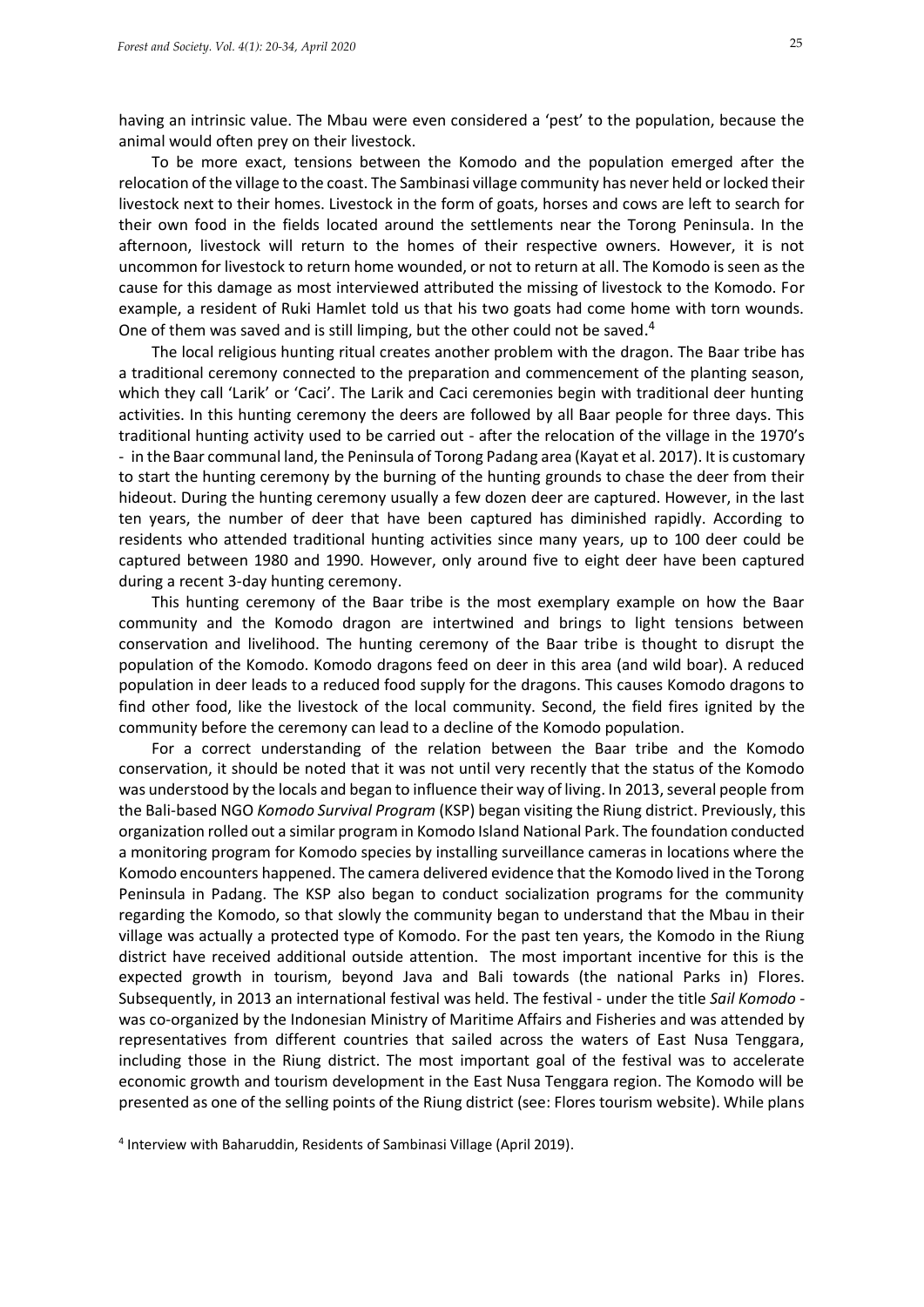are still being developed, the arrival of the media, the researchers and tourists' interests for the Mbau have already changed community understanding of the Komodo. In 2017, the KSP began teaching the community about the Komodo and anticipated tourism plans. Some preparation programs for tourism development were carried out in collaboration with the regional government, for example a study tour to Komodo Island National Park, tour guide training, and souvenir-making training. It is expected that these tourism plans further change the way the local community approaches the Komodo ecosystem.

#### **5. The preservation agenda, local protests and Adat**

Although it feels a bit counter-intuitive, we should not be surprised by the lack of knowledge of the local community towards the Mbau Komodo. Top-down conservation initiatives have shaped and rearranged the protective areas several times over the last thirty years, so we were told during the interviews, but most of these decisions were all taken without the consent of the local Baar community. The Sambinasi village areas have been part of a nature reserve called the Riung Nature Reserve. Initially, the Riung Nature Reserve area was part of the Seventeen Marine Waters Area of 11,900 hectares. In 1996, there was a change in the layout of the Seventeen Sea Water Area of the Island. It was divided into a Seventeen Island Nature Tourism Park of 9,900 hectares and a Riung Nature Reserve of 2,000 ha. Based on the division, the Peninsula of Padang Torong area belonged to the Riung Nature Reserve area.<sup>5</sup>

Through the interviews on the history of conservation in the area we learned that the Baar people themselves never agreed with this top-down implementation of the conservation agenda that established the Torong Peninsula in Padang as part of the Riung Nature Reserve area. The national conservation agenda sparked protest among the community, primarily because the Peninsula of Torong Padang is the location of their traditional ceremonies, as well as a place to herd their livestock. Other areas that were established as part of the Riung Nature Reserve are lands traditionally reserved for farming. The state conservation agenda has been carried out without the knowledge about - and without involving the community in the process of the appointment and establishment of its boundaries. As a result, the community lost confidence in the conservation goals of the government. These people-parks conflicts are not unique for Wallacea. National conservation efforts sparked similar reactions in other parts of Eastern- Indonesia (Tsing, 2005). The national conservation agenda resulted in different forms of protests after 1996. The most common form of public protest was simply ignoring conservation rules, thereby denying their existence. The community continued to carry out hunting activities, both in the form of traditional hunting and poaching and the burning of fields in violation of conservation regulations. The community also continued to plant crops in the Riung Nature Reserve area. These forms of protest persisted because there was no intensive management from the government towards the area designated as a Nature Reserve nor has there been any notable enforcement of conservation rules. The relations between the local community and the Balai Konservasi Sumber Daya Alam (the Nature Conservation Agency Indonesia) reached a new low point in the last decade. The BKSDA would not engage in any talks with the local community, and the local community would not acknowledge the authority of the BKSDA in formulating conservation rules.

This situation changed in 2017. In another administrative stroke of the pen the peninsula of Torong Padang was suddenly excluded from the Riung Nature Reserve by the national Ministry of Forestry, and it was determined that the nature reserve area was reduced from 2,000 hectares to 429 hectares. This newly shaped conservation area no longer includes the Peninsula of Torong Padang. It is unclear to most parties involved why this decision was taken. Again, no consultation with the local communities, or local authorities of any sort took place. The community assumes that

5 Interview with Head of Riung BKSDA (April 2019).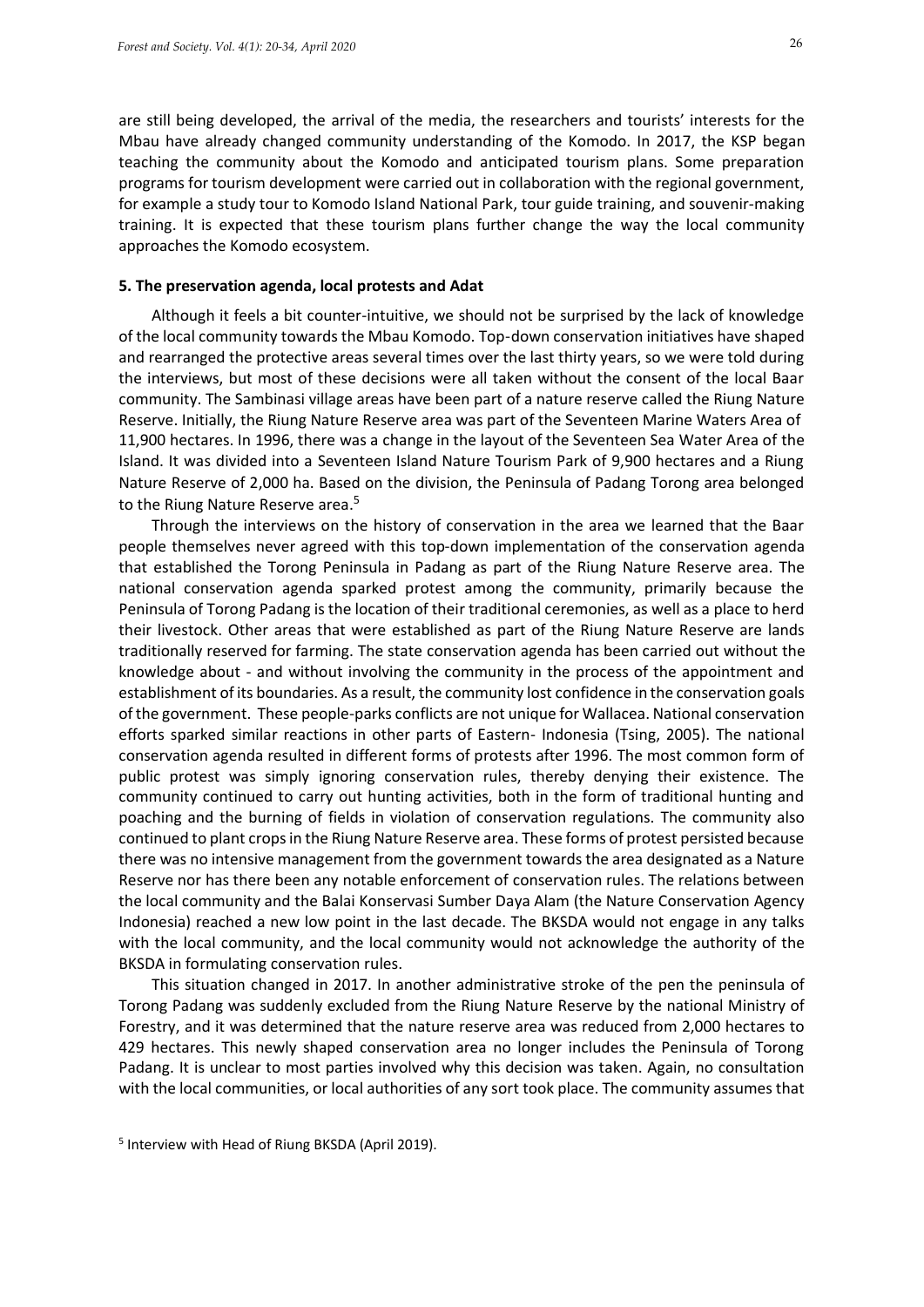some protests and the bad relationship between them and the BKSDA may have contributed to this decision by the ministry. However the local community was kept in the dark. Similar future topdown decisions on restructuring the nature reserve may occur again, especially since tourism to Flores and its national park's is quickly gaining popularity.

Instead of waiting for these ineluctable new top-down conservation regulations, the community decided to take matters into its own hands. The conservation agenda was recently claimed and embraced by the Baar community. On March 24 2019, a total of fifty residents gathered for an Adat meeting to discuss the management of their customary lands. This meeting was initiated by the residents but facilitated by the Komodo Survival Program (KSP). <sup>6</sup> Over the last six years, the Sambinasi villagers have been working with the KSP and this Bali-based NGO was happy to assist in the formulation of new conservation rules that would also apply to the protection of the Komodo dragon in the area.

The bottom-up initiative proved to be a very important step in formulating local conservation rules. Until this moment the Mbau had not been included in any customary rules on hunting and farming. After the top- down invention of the Komodo as an endangered species and the rigid forms of state conservation that generated numerous protest by the local community, there now was a window of opportunity to formalize local attitudes and rules towards conservation. The tool used for this was Adat, which is a general terminology for local customary rules and laws that structure daily life (Davidson & Henley, 2007). And, although the customary rules did not exist in advance, they are embedded in a tradition and system of customary rule not alien to communities in the Wallacea region. For us to understand how this could materialize we need to understand the application of the concept of 'Adat'. Adat is a very complicated concept. In general terms it means a longstanding understanding of unwritten rules that shape local communities and guide behavior concerning a whole range of practices, attitudes towards livelihood and other community initiatives. It has been shaped during the colonial period, and sometimes been reinvented later in post-colonial times, establishing a new relation with religion, state and local regulations. Adat therefore is immensely diverse. It crystallizes at different times in different communities. It takes shape depending on the context, but also can reshape the context it is formulated in. In her work on the diversity of Adat practices in Flores, Maribeth Erb has distinguished three different forms and applications of Adat: Adat as (a display of) culture, Adat as having a ritual or religious ceremonial function and, thirdly, Adat as a political institution, that concerns authority and control over the land. This case study deals with a manifestation of the third type of Adat. Erb argues that this form of Adat emerged after the post-Suharto implementation of the regional autonomy law in 2001 and allows local communities to deal with conflicts over land use (Erb, 2007).

In this particular case study, the local Adat meeting of March 2019 was used to shape unwritten customary laws and practices on conservation and livelihood acknowledging the status of the Komodo and the biodiversity. The community was able to formulate rules both to integrate and regulate the new situation and hereby inventing a new layer of local political authority towards conservation. The best example for this is the alteration of the hunting ceremony. The local community decided to limit their religious hunting practices to once every two years, for two days (instead of the yearly three days event). The Adat meeting kept the initiative within the local community. Therefore this Adat intervention can be regarded as a 1) tool to defend local rights against external interest (state or regional); 2) As a powerful way for developing new regulations for management of resources rooted in local systems of authority. The community was able to formalize other rules as well and the Adat meeting resulted in the following agreements: <sup>7</sup>

<sup>6</sup> Interview with Abdul Djalal, Traditional Baar Tribe Leader (April 2019).

<sup>7</sup> Manuscript for the Customary Agreement of the Baar Tribe Community Consultation on March 24, 2019.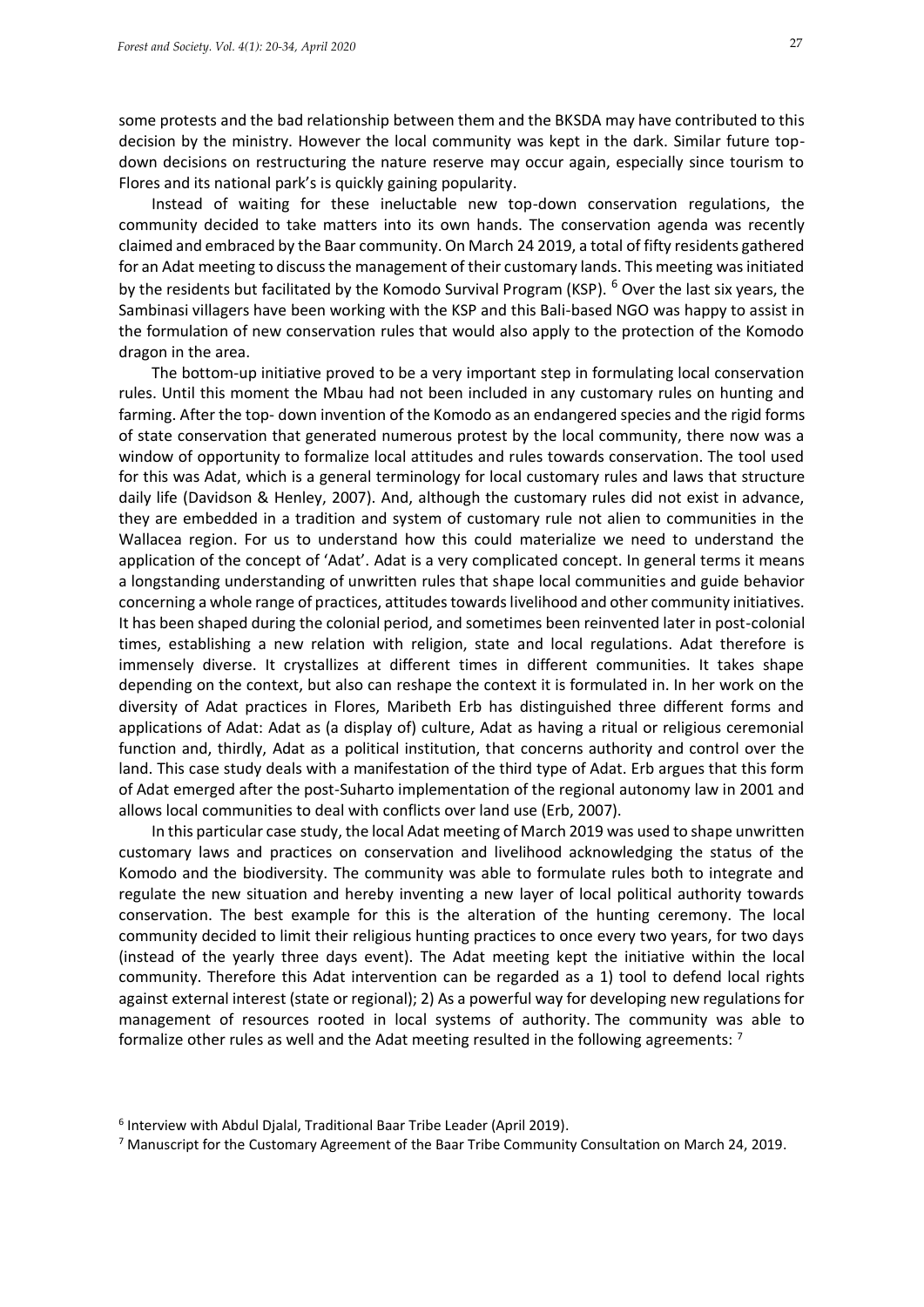- 1. The Peninsula of Torong Padang is a region that has historical value for the indigenous people of the Baar tribe and has traditional "Pirong" (prohibition) rules that must be respected and carried out by everyone;
- 2. Customary hunting activities that were carried out every year, are now held every two years with a duration of two days;
- 3. Everyone is prohibited from hunting deer and other animals in Torong Padang for any reason outside the custom hunting time previously agreed upon;
- 4. Nobody is allowed to interfere with, nor to capture, injure or hurt Mbau Komodo, which falls under the protection of the Baar Tribe's indigenous people;
- 5. The Peninsula of Torong Padang area can be used limitedly for ecotourism activities without violating the prevailing customary rules and is fully managed by the Torong Padang management institution consisting of representatives of the Baar tribal indigenous community. Utilization of the Torong Peninsula in Padang must provide the maximum benefit possible to the Baar people;
- 6. The Peninsula of Torong Padang is managed by fair institutions that represent the indigenous Baar tribe. If needed, the establishment of this institution can be guided by a neutral third party;
- 7. This agreement will be followed up in the near future to be further strengthened administratively into a Village Regulation that has binding rules.

The customary rules of the 'Pirong' (restrictions and regulations) that were agreed upon at this meeting are further categorized in the Table 1 below:

| <b>No</b> | <b>Customary Law for the Peninsula</b><br>of Torong Padang                        | Outcome                                                                                                                                                                                                                                                                                                     |
|-----------|-----------------------------------------------------------------------------------|-------------------------------------------------------------------------------------------------------------------------------------------------------------------------------------------------------------------------------------------------------------------------------------------------------------|
| 1         | Peninsula of Torong Padang as a<br>place for hunting, livestock and<br>livelihood | a. The Peninsula of Torong Padang is a place to hunt;<br>b. Semananjung Torong Padang as a tourist area for the Baar tribal<br>community;<br>c. It is permitted to release livestock in the Torong Peninsula region<br>of Padang. However, if livestock is eaten by Mbau, the Mbau<br>should not be killed. |
| 2         | Pirong plants                                                                     | a. Planting is allowed in gardens that have been used for a long<br>time (by ancestors), but may not be extended anymore;<br>d. b. It is not permissible to trade garden land that enters the Tanah<br>Pirong area (Torong Padang).                                                                         |
| 3         | Pirong on building a residential<br>building                                      | a. Nobody is allowed to build residential buildings on the Peninsula<br>of Torong Padang;<br>b. The construction of guard posts and surveillance huts is<br>permissible because they are not included in the settlement<br>category.                                                                        |
| 4         | Pirong on cutting down of trees                                                   | Nobody is allowed to cut down large trees, mangroves and<br>sandalwood.                                                                                                                                                                                                                                     |
| 5         | Pirong on hunting wild deer                                                       | It is not permissible to hunt deer outside customary hunting times                                                                                                                                                                                                                                          |
| 6         | Pirong custom sanctions and fines                                                 | 1 bag of rice (around 15 kg), 1 goat, and a fine of Rp. 1,000,000                                                                                                                                                                                                                                           |

**Table 1.** The customary rules of the 'Pirong' (restrictions and regulations)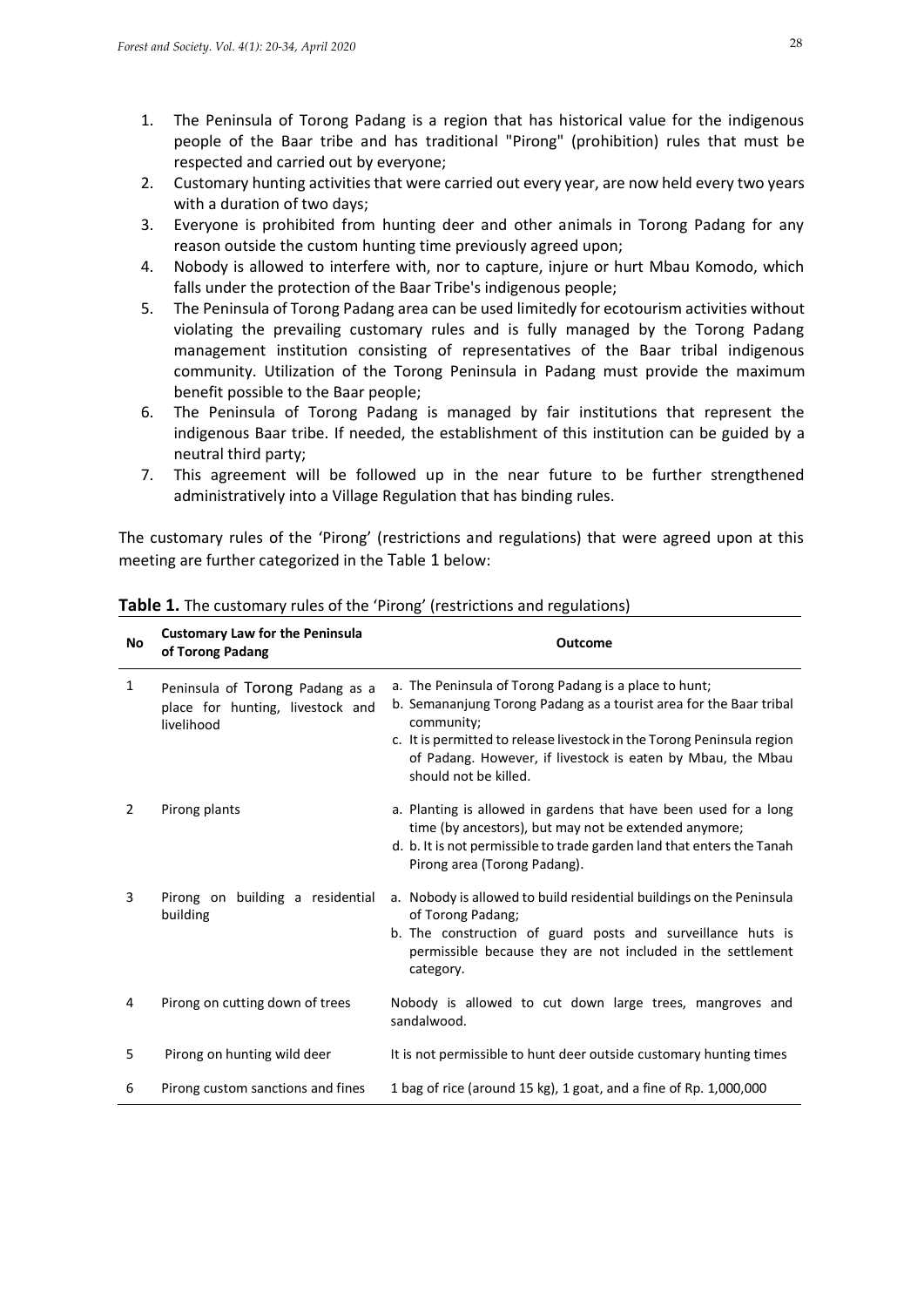The spirit of the Adat meeting was widely reflected in the interview results. Community members admitted their absolute willingness to protect their natural resources as long as they can also benefit from them. According to one interviewed, the new customary rules are 'actually an attempt to link the rules of law with tradition' (for example, the prohibition on cutting down trees and the prohibition of killing rare animals). Customary rules are also formulated to protect nature as a community, while not disturbing the livelihood of the people. Another important reason that encouraged the Baar people to organize the Adat meeting was the promise of future tourism plans in the area by many different (national and private) stakeholders. The anticipation for this development is stipulated in the fifth article of the agreement. The development of the area for future tourism is not unimportant for the local community and during interviews it was found that the community was keen to embrace future (eco)- tourism developments. Tourism, although the village remains relatively unfamiliar to the idea, is regarded by the community as having a positive effect on the economic situation, even as a replacement for traditional economic activities- under the condition that the community itself is responsible for managing the process. Some locations in the village of Sambinasi are even rumored to have already received offers from investors.

#### **6. Ecotourism: A new phenomenon for Eastern Indonesia?**

The topic of ecotourism in Indonesia has been studied extensively over the last decades. East Java and the island of Bali are at the center of most studies, however an increasing number of regions of the Indonesian archipelago are touched by a rapid growth in tourism (Hakim et. al, 2009; Byczek, 2011; Wearing et. al, 2009; Scheyvens, 1999; Schellhorn, 2010). Because of its unique biodiversity expectations are that tourism numbers to Flores might quickly go up over the new few years. Flores is currently being promoted as 'authentic' and 'undiscovered' and conservation efforts in the Wallacea region are now increasingly linked with the emerging forces of global ecotourism (Brandon, 1995; Ross, 2001; Borchers, 2002). In general, ecotourism (as a particular form of tourism) dictates that the influx of tourists contributes to the conservation of the protected area and development of local communities by offering alternative forms of livelihood which generate direct and indirect economic benefits, as well as contribute to the management of the area (see also: The international ecotourism society (TIES). Ecotourism might cover the costs for the protection of areas, and can also partly replace traditional forms of livelihood, while at the same time protect and manage traditional hunting and fishing areas (see: Goodwin, 1996; Walpole et al 2001). Another potential positive effect of eco-tourism is the lessening of former antagonisms and enhancing the peaceful cooperation between different actors: local communities and state interests (Sitorus, 2011).

This last section attempts to identity some of the new developments in ecotourism, as well as analyzes some of the possible future challenges for this particular case study. Scholars have described both the benefits and negative effects of ecotourism and most studies agree on the empowerment of local communities as an important positive development. According to Regina Scheyvens, among others, ecotourism can act as an empowering tool when employed on a local level. She asserts that ecotourism can be considered a success 'if local communities have some measure of control and if they share equitably in the benefits emerging from ecotourism activities' (Scheyvens, 1999). The Adat meeting of last March may serve as a first important step towards the empowering of the local Baar community in dealing with future tourism developments. During the meeting, many voices spoke in favor of embracing the tourism industry. In fact it was seen as an important mediation tool by which long-standing resentment and conflict against the national conservation agenda could finally be transformed into a mutually-beneficial experience. The participants during the interviews expressed the idea that ecotourism could increase income and improve economic conditions. Some residents plan to set up restaurants, others to make and sell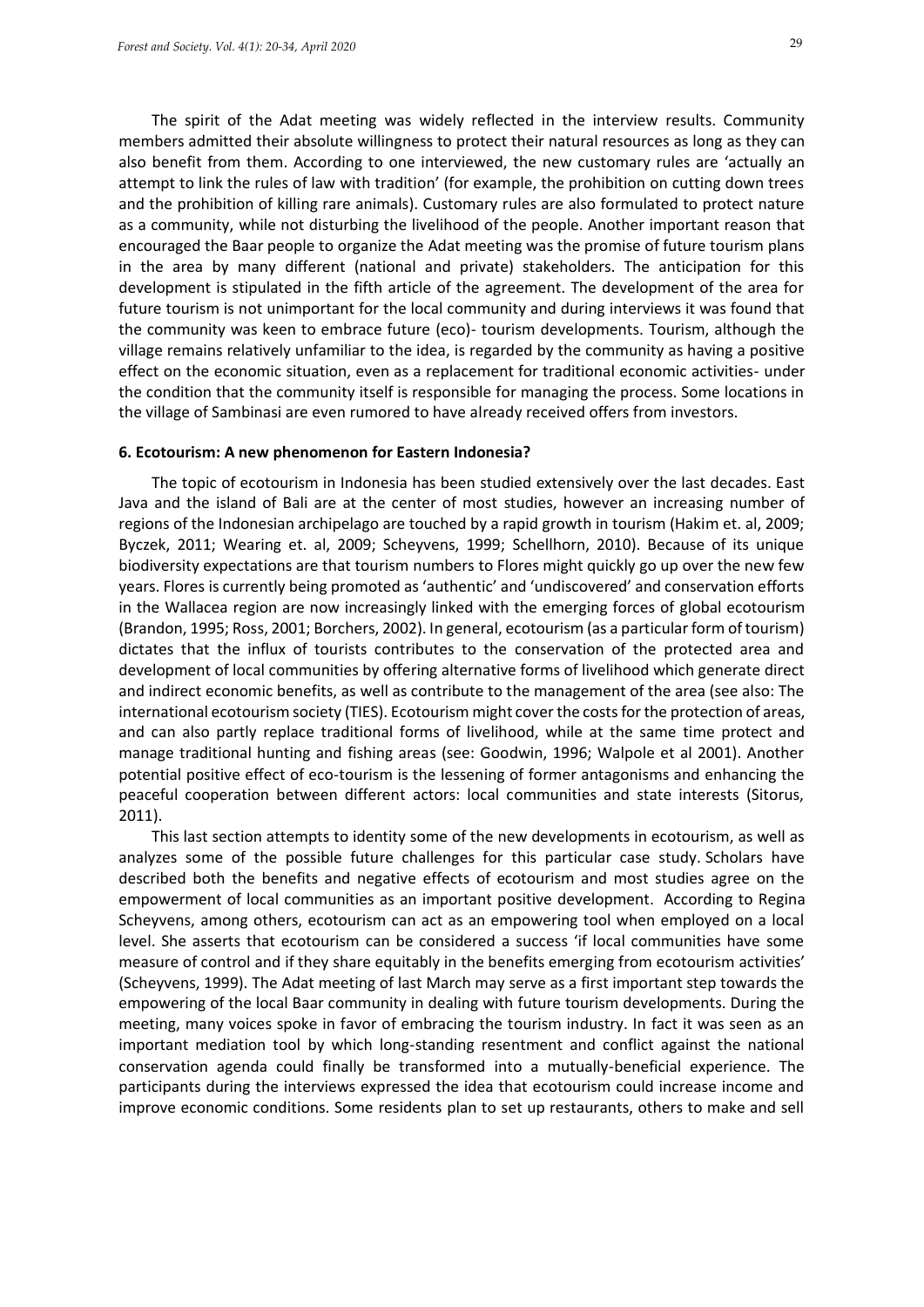souvenirs. The formulation of the fifth article of the Adat meeting should ensure that the local community holds a big say in the tourism developments in the future.

Much of the community's assumptions about economic development are based on the experiences from the Komodo National Park. These assumptions are not far-fetched. In fact, as argued before it was the KSP who invited the local community to visit Komodo National Park and learn from their best practices and adaptation to tourism. The study by Walpole and Goodwin on local attitudes towards tourism in the Komodo National Park shows that there is much support among the local population for the protection of the Komodo National Park by the state. This conservation was mediated through tourism. Support for tourism, therefore leads to positive attitudes towards conservation. Quantitative studies in other regions dealing with conservation and ecotourism, show similar effects (for an overview: Krüger, 2005). However, the submerging between conservation efforts, local interests and the embracing of the new tourism agenda may create new types of conflict and problems. These developments are yet to take place, but the last part of this article will try to distinguish and discuss the most important ones.

First of all, it is not likely that all locals share the same positive attitude towards tourism. Equal distribution of revenue gained from ecotourism is still a complicated puzzle to solve. According to Walpole's research on Komodo National Park, those benefiting directly from tourism show lower support for conservation agendas. In addition, if tourism is mediated through the state's conservation agenda, the relationship between local support and conservation is not always as clear. The majority of tourists visit the park in pre-booked packages and cruise tours. Most profit has been generated outside the region (Borchers, 2008) and tourism profits in the Komodo National Park are not equally distributed (Walpole and Goodwin, 2001). In fact, most benefits go to the local elites or outsiders. Prices of goods and services are expected to rise, damages or alterations to local culture are likely to occur. Big investors may buy land previously owned by the community. Although tourism has a significant impact on the local economy, local residents are not directly uplifted by the tourism development. This is problematic because the locals are the most dependent on natural resources that the conservation agenda is removing (Walpole & Goodwin, 2001; Cochrane, 2013). If the area is to be protected, the local community is the most important partner. The ecotourism approach that leaves out the often internally conflicting livelihood situation of the local community, and fails to align it with the tourist and conservation agenda, will never succeed. It may still leave local communities struggling.

Second, the Baar community may benefit from the tourism agenda, as their own culture might be turned into a tourist attraction. This is a difficult dynamic, and cultural studies have since long analyzed the consequences of the touristic gaze and authenticity on local indigenous communities. In addition to environmental impacts that compromise sustainability in Southeast Asia (Dolezal and Trupp, 2015), tourism leads to changing socio-cultural dynamics, including transformations in gender relations, cultural commodification, and the use of heritage for economic and political ends. It can be argued that the touristification of local authentic communities might turn them into a living museum, which has little to do with the cultural dynamics of the community. The Flores tourism website already states when mentioning the highlights of the area for tourists: 'If you plan to see the national park, you should also take some time for visiting Riung Village, as it offers you the possibility of unique cultural encounters. Lively celebrations of the Ngada people's traditional hunting and boxing is just one part of their manifold cultural life' (Flores tourism website). The discussion on tourists' obsession with authenticity is beyond the aim of this paper. However, it should be noted that local 'authentic' customs, might lose their functions because it is only applied in a touristic context. In fact, the dynamics of the local Adat meeting in the establishment of new rules - that what helped the community in this conservation conflict - might paradoxically prove to be less flexible after it gets attached with a new 'invented' tradition based on touristic demands. Under this pressure it might be more difficult to deal with new problems again, as it will create a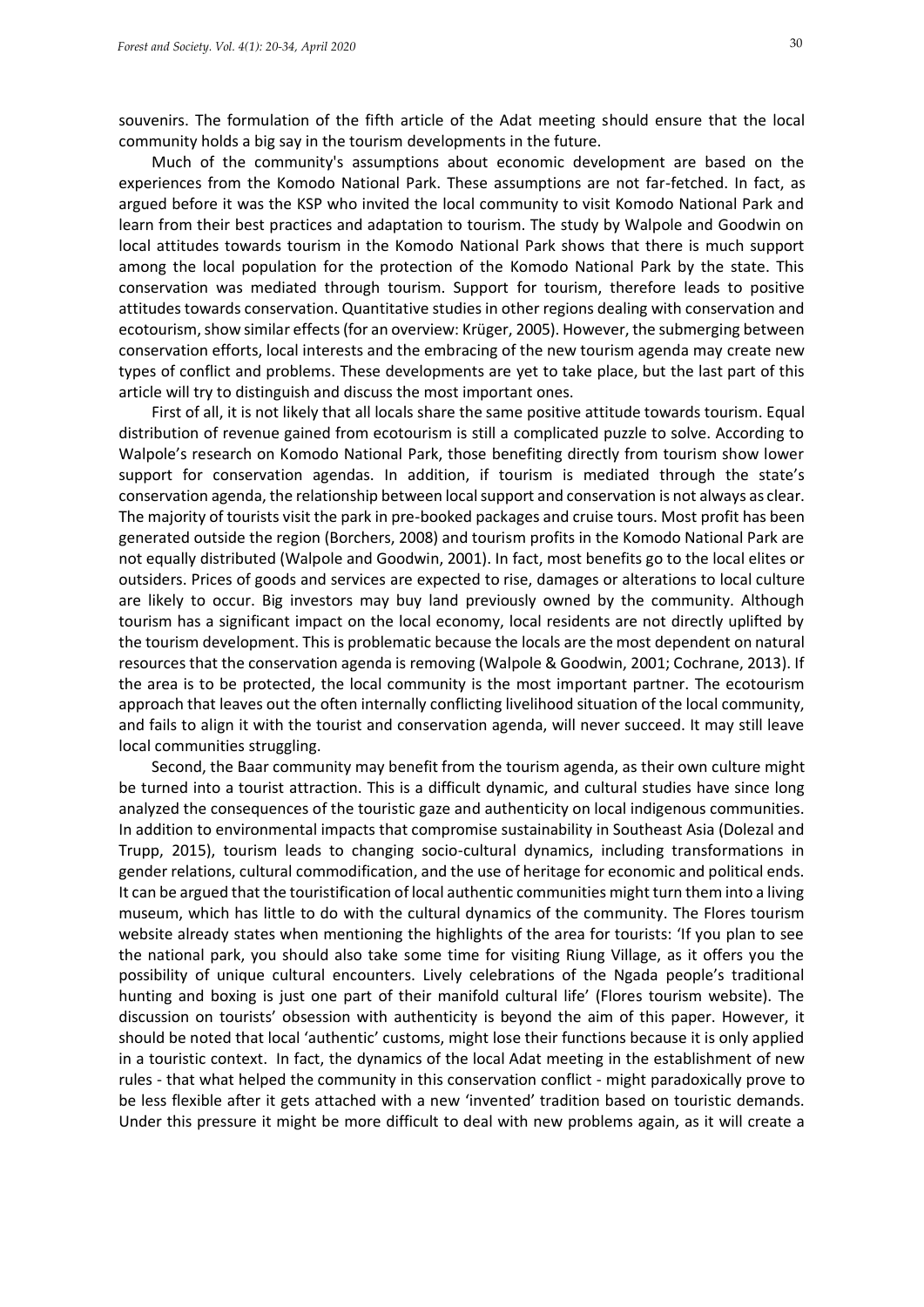conflict with tourist interests. This may cause a whole new range of conflicts *outside* but also *inside*  the local community.

Third, the recent news on the developments in the Komodo National Park should also dampen expectations. Recently, the East Nusa Tenggara (NTT) government, in consultation with the national government, has decided to close down the Komodo Island in order to 'revitalise' it. Officially, this revitalization means 'better forest management', 'better food supply for the dragons', as well as to benefit local residents. Furthermore, the island is being prepped again as a 'world class conservation site'. The government asserts that it will benefit local residents, but no specific explanation is given how this will be implemented. Older and newer antagonisms surrounding the Komodo dragon as touristic object already began to surface. Much of the discussion between Indonesian policy makers happens behind closed doors, but in a recent interview with BBC News the region's governor, Viktor Bungtilu Laiskodat said: 'It's called Komodo Island, so it's for the Komodo not for humans. There will be no human rights there, only animal rights.' The governor implied the eviction of the community who has lived in the area for many generations. The future of the Komodo National Park may foreshadow that of the Riung nature reserve in which the park is turned into an exclusive attraction for (wealthy) tourists. It is in this conflict that the concept of ecotourism shows its Janus face: decisions are now motivated on ecological grounds by the decision makers. This ecological argument might exclude the local community again from the tourism agenda. Examples of arguments employed are: the current tourism numbers are too high and the influx is destroying biodiversity. The tourists cause too much plastic waste and the deer population is rapidly declining, thereby deriving the Komodo dragon of food sources. According to the BBC interview, the governor also sees the local community as a direct threat to the Komodo species. He asserts: 'Deer hunting has got much less, and the community now understands (...) but sometimes we have to work with police and the military to stop it.' If the plans would go through the local community would indeed be robbed of their income, since they turned their attention to tourism industry as the only source of income. As a local says: 'We don't have fishing boats anymore, we can't hunt and we have no land' (quotation from BBC news Henschke and Wijaya (n.d).

Antagonism between the local community and Komodo conservation are again at the forefront in this discussion. The governor envisions a future 'Jurassic Park' idea, with real wild Komodo roaming around the park that is completely separated from the human world and only accessible for tourists that are willing to pay substantial entrance fees. This is however a fake idea and presentation of the Komodo, for this will create an artificial reality on the island, ignoring the historical fact that local communities have lived with the Komodo for many decades.

What will happen with the local livelihood of a community that has adapted itself to the tourism industry? To what degree are expectations on increase in income and revenue from tourism realistic for the local community? These questions require close examination of actual development outcomes and experiences. Now that the Komodo National park is closing its doors, these new developments may gain rapid momentum, and increase the tourism influx to Riung faster than anticipated on.

#### **7. Conclusion**

This article has provided a description and analysis of recent local conservation efforts by the Baar community directed towards the Komodo Mbau dragon and their communal lands in the Riung area in Flores. To analyze the historically unique development of conservation in this region, we have analyzed this case study from the perspective of a recent local Adat meeting, and showed how Adat was used as a tool to react to national state conservation efforts. The interviews with the local Baar community showed how dynamics between Adat, livelihood and state conservation have played out and how top -down and state driven conservation agendas affected this community. This case study has in particular brought to light how the community would take back control through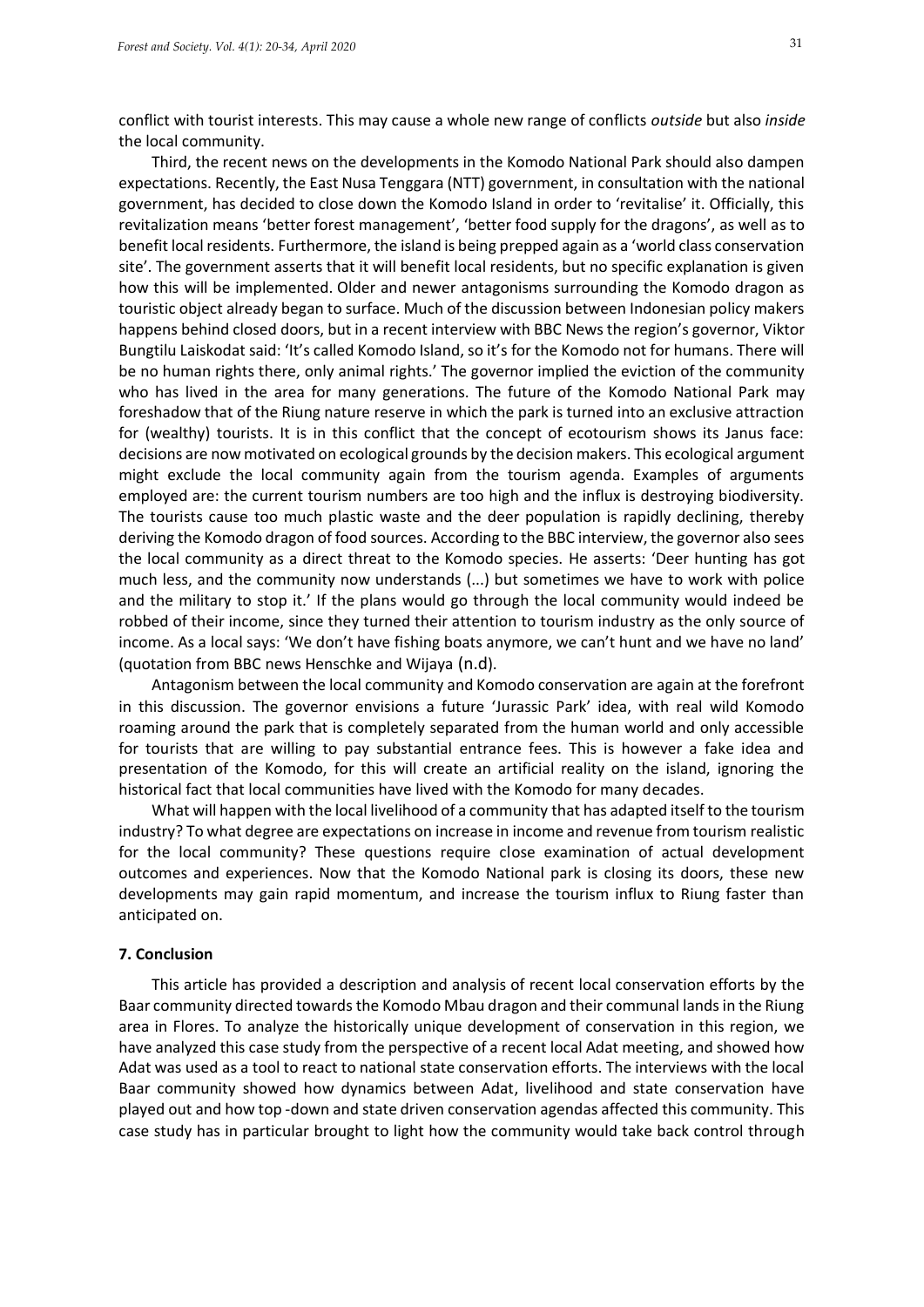the establishment of local Adat conservation rules. This empowerment of the local community in the decision-making on conservation might establish a positive precedent for future discussions on the status of the Komodo in the Riung district.

A big part of the future conservation agenda has been tied to the development of ecotourism projects in the area. Ecotourism can be a useful tool in the struggle of local communities against implementation of a too rigid national conservation agenda in Indonesia. Ecotourism prioritizes aspects of natural resource conservation, aspects of socio-economic empowerment of local communities and aspects of learning and it therefore clicks into the local Adat initiative of the Baar people. Ecotourism can also partly replace traditional forms of livelihood and at the same time protect traditional hunting and fishing areas. Nevertheless, the concept of ecotourism must remain regulated in a regional context to maintain its sustainability. The recent developments in the Komodo National Park might serve as a warning for this. Now the decision on the closing of the Park has been taken without the consent of the local population, and future plans are being quickly developed without including the interest of locals, the tourism industry might backfire to the local community. The Baar community should maintain the initiative through the legitimacy of the Adat regulations. Only then, we expect that the local efforts will be respected when the tourism industry will focus its full attention on the small community in Flores.

#### **Acknowledgments**

The research was supported by the Critical Ecosystem Partnership Fund (CEPF) through Burung Indonesia. However, this paper solely represents the view of the researchers, and not necessarily those of CEPF. We asked the Bali-based NGO Komodo Survival Program to share their experiences and reports. However, since their research is not finalised yet, they have not been able to share their results on the Komodo program in the Riung subdistrict with us. The authors like to thank the two anonymous reviewers for their useful and insightful comments to the first version of this paper.

#### **Conflicts of interest**

The authors declare no conflict of interest.

# **References**

- Adams, W. M., & Hutton, J. (2007). People, parks and poverty: political ecology and biodiversity conservation. *Conservation and society*, *5*(2), 147-183.
- Ariefiandy, A., Purwandana, D., Natali, C., Imansyah, M. J., Surahman, M., Jessop, T.S., & Ciofi, C. (2015). Conservation of Komodo dragons Varanus komodoensis in the Wae Wuul nature reserve, Flores, Indonesia: a multidisciplinary approach. *International Zoo Yearbook, 49*(1), 67–80. doi:<https://doi.org/10.1111/izy.12072>
- Borchers, H. (2008). Dragon Tourism Revisited: The Sustainability of Tourism Development in Komodo National Park. In M. Hitchcock (eds.), *Tourism in Southeast Asia: Challenges and New Directions*. Copenhagen: Nias Press, pp. 270-285.
- Borchers, H. (2005). Komodo Park; A future Jurassic tragedy, *Jakarta Post*, 12 August 2005, see: https://www.slideshare.net/h.borchers/jurassic-tragedy-presentation
- Borchers, H. (2002). Ecotourism as a conservation strategy in Komodo National Park, Indonesia. *Conference Contesting Development: Pathways to Better Practice, 3rd Biennial Conference of the International Development Studies Network of Aotearoa New Zealand, Massey University, Palmerston North*, pp. 3-5.
- Brandon, K. (1996). Ecotourism and Conservation: a review of key issues*. Environment Department Paper,* nr. 33. World Bank, Washington, D.C.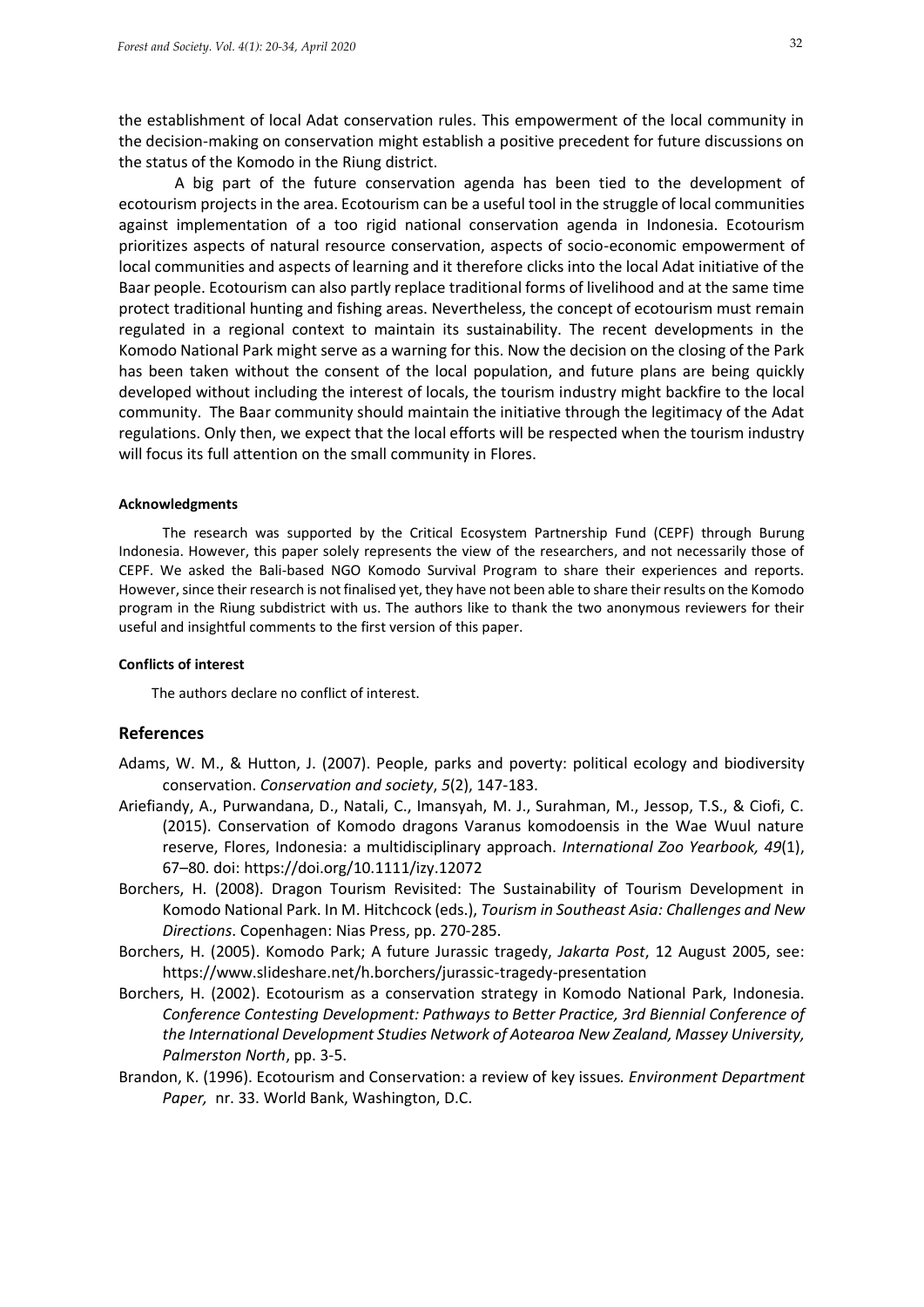- Byczek, C. (2011). Blessings for All? Community-Based Ecotourism in Bali Between Global, National, and Local Interests – A Case Study. *ASEAS: Austrian Journal of South-East Asian Studies, 4*(1), 81-106. doi: <https://doi.org/10.14764/10.ASEAS-4.1-5>
- Dolezal, C., & Trupp, A. (2015). Tourism and Development in Southeast Asia. *ASEAS: Austrian Journal of South - East Asian Studies, 8*(2), 117-124. doi: [https://dx.doi.org/10.14764/10.ASEAS-](https://dx.doi.org/10.14764/10.ASEAS-2015.2-1)[2015.2-1](https://dx.doi.org/10.14764/10.ASEAS-2015.2-1)
- Cochrane, J. (2013). Exit the Dragon? Collapse of Co-management at Komodo National Park, Indonesia. *Tourism Recreation Research*, *38*(2), 127–143.
- Demos, T. J. (2016). *Decolonizing Nature: Contemporary Art and the Politics of Ecology*. New York: Sternberg press.
- Erb, M. (2007). Adat revivalism in western Flores: Culture, religion, and land. In J. Davidson & D. Henley (eds.), *The Revival of Tradition in Indonesian Politics. The Deployment of Adat from Colonialism to Indigenism*. London: Routledge, pp. 247- 274.
- Fasseur, C. (2007). Colonial dilemma: Van Vollenhoven and the struggle between adat law and Western law in Indonesia. In J. Davidson & D. Henley (eds.), *The Revival of Tradition in Indonesian Politics. The Deployment of Adat from Colonialism to Indigenism*. London: Routledge, pp. 50-67.
- Fisher, M. R., Dhiaulhaq, A., & Sahide, M. A. K. (2019). The politics, economies, and ecologies of Indonesia's third generation of social forestry: An introduction to the special section. *Forest and Society*, *3*(1): 152-170. doi [:http://dx.doi.org/10.24259/fs.v3i1.6348.](http://dx.doi.org/10.24259/fs.v3i1.6348)
- Hakim, L., Kim, J.-E., and Hong, S.-K. (2009). Cultural Landscape and Ecotourism in Bali Island, Indonesia. *Journal of Ecology and Environment. The Ecological Society of Korea*, 32(1), pp. 1– 8.
- Henley. D & Davidson, J. (2007). Introduction: radical conservatism- the protean politics of Adat. In J. Davidson & D. Henley (eds.), *The Revival of Tradition in Indonesian Politics. The Deployment of Adat from Colonialism to Indigenism*. London: Routledge.
- Henschke, R., & Wijaya, C. (n.d), 'The fight for Dragon island', *BBC news* [https://www.bbc.co.uk/news/extra/5bBE5791M9/The\\_fight\\_for\\_Dragon\\_Island](https://www.bbc.co.uk/news/extra/5bBE5791M9/The_fight_for_Dragon_Island) [accessed 31 July 2019].
- Howkins, A., Orsi. J., & Fiege, M. (2016). Introduction. In idem (eds.), *National Parks beyond the Nation: Global Perspectives on "America's Best Idea"*. Norman: University of Oklahoma Press.
- Indonesia: The Nature Conservancy's plans in Komodo National Park, Bulletin 80, 11 March 2004; [\[https://wrm.org.uy/articles-from-the-wrm-bulletin/section1/indonesia-the-nature](https://wrm.org.uy/articles-from-the-wrm-bulletin/section1/indonesia-the-nature%20%20%20%20conservancys-plans-in-komodo-national-park/)  [conservancys-plans-in-komodo-national-park/](https://wrm.org.uy/articles-from-the-wrm-bulletin/section1/indonesia-the-nature%20%20%20%20conservancys-plans-in-komodo-national-park/) [accessed on 10-01-2020]
- Kayat, K., Pudyatmoko, S., Imron, M. A., Maksum, M. (2017). Semi-Commercial and Traditional Hunting of Baar Tribe in Riung, Flores, East Nusa Tenggara, *J-PAL*, Vol. 8(1).
- Krüger, O. (2005). The role of ecotourism in conservation: panacea or Pandora's box? *Biodiversity and Conservation, 14*(3): 579–600. doi:<https://doi.org/10.1007/s10531-004-3917-4>
- Sahide, M. A. K., Fisher, M. R., Maryudi, A., Dhiaulhaq, A., Wulandari, C., Kim, Y. S., & Giessen, L. (2018). Deadlock opportunism in contesting conservation areas in Indonesia. *Land use policy*, 77, pp. 412-424. doi: <https://doi.org/10.1016/j.landusepol.2018.05.020>
- Schellhorn, M. (2010). Development for whom? Social justice and the business of ecotourism. *Journal of Sustainable Tourism, 18*(1): 115-135. doi: <https://doi.org/10.1080/09669580903367229>
- Moeliono, I., & Fisher, L. (2003). Research as mediation: linking participatory action research to environmental conflict management in East Nusa Tenggara, Indonesia. *Natural resource conflict management case studies: an analysis of power, participation and protected areas*, pp. 60-79.